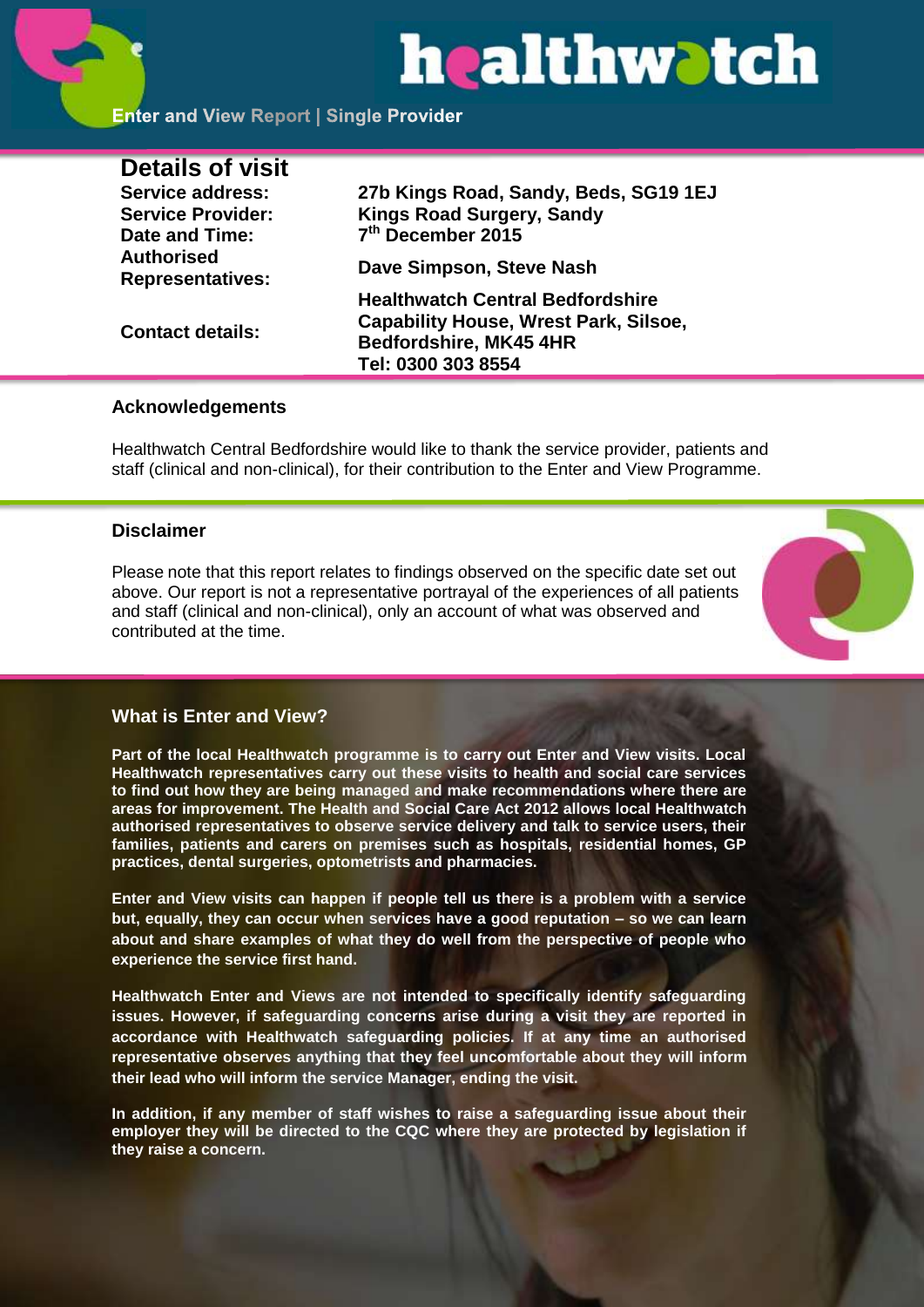#### **Purpose of the visit**

- $\triangleright$  To engage with patients of GP Practices and understand how dignity is being respected;
- $\triangleright$  Identify examples of good working practice;
- $\triangleright$  Observe patients engaging with staff (clinical and non-clinical), and their surroundings.

#### **Strategic drivers**

- Care Quality Commission dignity and wellbeing strategy.
- GP Surgeries are a Local Healthwatch priority.

#### **Methodology**

This was an announced Enter and View Visit carried out at Kings Road Surgery in Sandy, Bedfordshire.

A letter and posters announcing Healthwatch Central Bedfordshire's (HWCB) visit were previously sent to the practice. A questionnaire was also sent to the Practice Manager to complete prior to the visit.

Healthwatch Central Bedfordshire delivered copies of a questionnaire for patients to fill in, together with a 'response box', to post their completed questionnaires prior to HWCB's visit. The purpose was to minimise disruption and inconvenience to patients during the visit. As an example of good practice HWCB has included this procedure in all future visits.

On the day of the visit, the Practice Manager arranged 'booked slots' for HWCB representatives to talk to several GPs and members of their administration and clinical staff. This was in addition to speaking to patients in the waiting area. Representatives also undertook a tour of the premises to observe accessibility, including disabled access, the availability of patient information and condition of the building

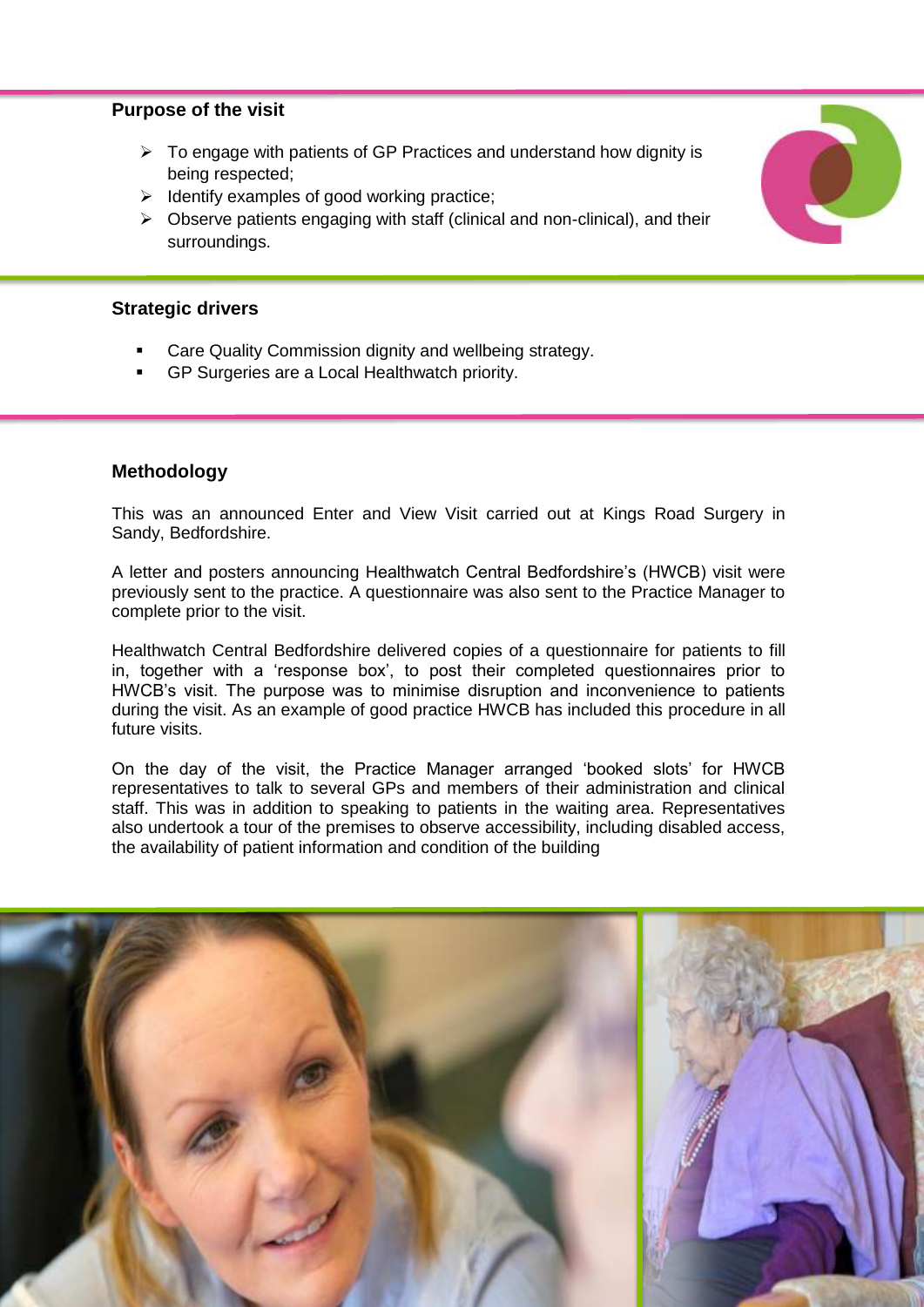# **Summary of findings**



The Practice operates from a single storey building at the end of a cul-de-sac in a residential area of Sandy. The surgery is not signposted from the road and only becomes visible once the visitor turns into the cul-de-sac. There is a Portakabin in the car park which is used as a consulting room.

The premises are owned by a former partner of the surgery who wishes to sell, and so the present partner is seeking alternative premises in Sandy. The Practice anticipates a move to new premises in the Autumn of 2016.

#### **Results of visit**

#### **Staff**

The Practice has the following members of staff:

- Four GPs one partner and three salaried;
- One male and three female GPs
- One Practice Manager;
- Three Practice nurses;<br>• One Advanced Nurse F
- One Advanced Nurse Practitioner;
- One Healthcare Assistant (HCA):
- Nine reception staff:
- Three other staff members.

#### **Specialist Services provided**

- Phlebotomy
- NHS Healthchecks
- **Sexual Health**
- **Chronic Disease Management**
- **-** Minor Surgery
- **Weight and Diet Advice**
- **Smoking Cessation.**
- Minor surgery

#### **Surgery Hours**

| Monday    | 7:00 am to 6:30 pm                                                      |
|-----------|-------------------------------------------------------------------------|
| Tuesday   | 8:00 am to 6:30 pm (plus a telephone appointment surgery in the evening |
|           | 18.30-19.30).                                                           |
| Wednesday | 8.00 am to -6.30pm                                                      |
| Thursday  | 8:00 am to 6:30 pm                                                      |
| Friday    | 7:00 am to 6:30 pm                                                      |
| Saturday  | Closed                                                                  |
| Sunday    | Closed                                                                  |
|           |                                                                         |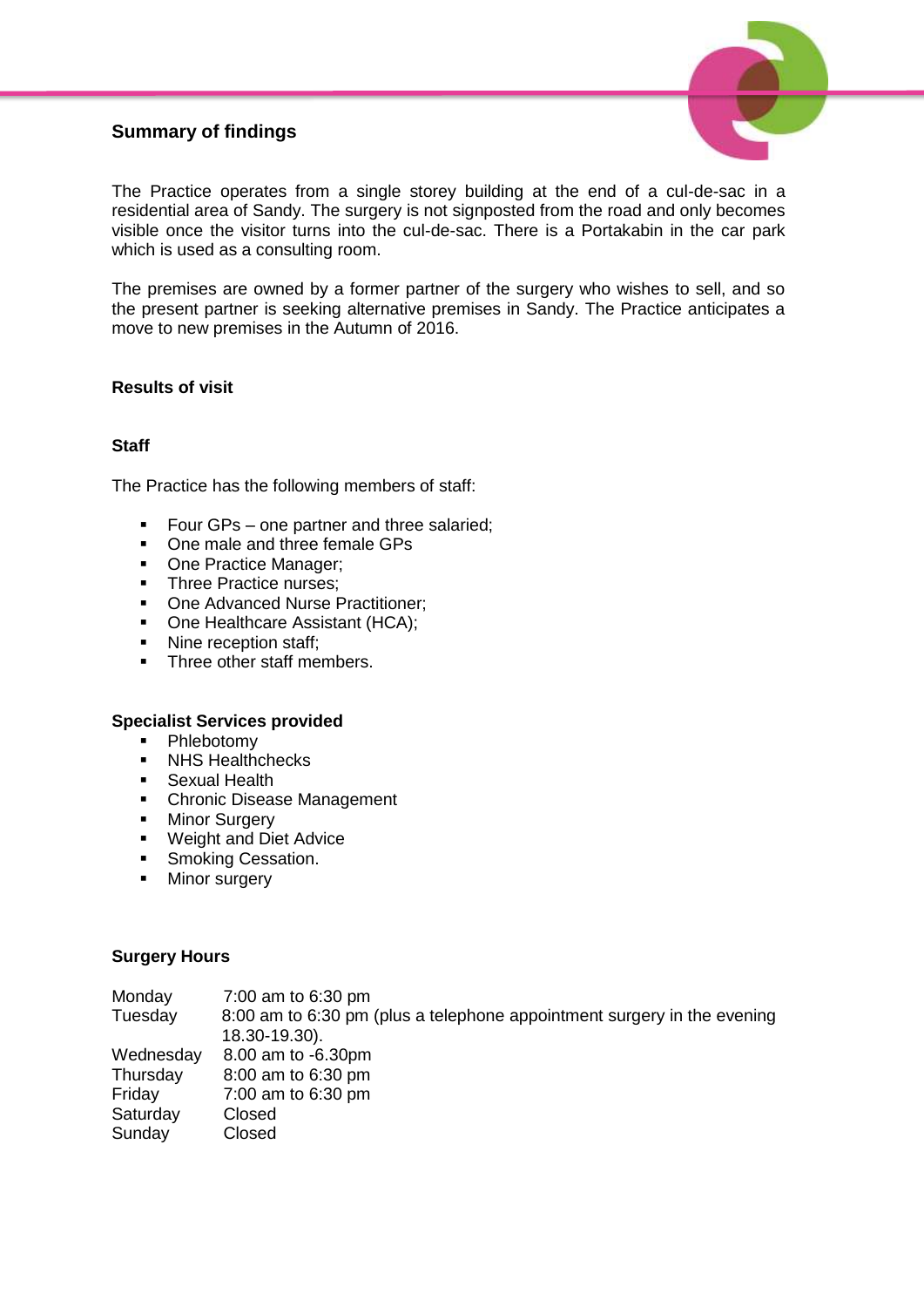#### **Environment**



Externally, the lighting in the car park and the entrance is sparse, which could pose a challenge to poor- sighted patients accessing the surgery, especially during the winter months. A metal ramp leads to the Portakabin and from the main surgery's emergency exit.

Wheelchair access is available however HWCB representatives considered this to be 'tight' at best.

Internally, the lighting was rather dull, with one light fitting not working at all, the general décor was clean and the floor space was clear of clutter.

#### **Other observations included:**

- **Toilet facilities clearly signed including for the disabled:**
- **Fire exit clearly marked;**
- A hearing loop was not available however patients may use Text Telephone;
- Opening hours clearly displayed;
- **Complaints information displayed;**
- Room available for confidential discussions:
- Hand sanitisers available:
- Check-in system clearly visible at reception (SystmOne);
- Names & photographs of GPs and Practice staff clearly displayed;
- **Surgery is breastfeeding friendly;**
- Due to lack of space, the waiting area is not particularly child-friendly;
- **HWCB** posters on display.

#### **Car Parking**

The car park at the surgery has room for approximately ten vehicles, although there are no marked bays and no dedicated disabled parking. This obviously can cause congestion in the car park at busy times.

#### **Patient Information**

A variety of patient information leaflets are displayed in the waiting area of the surgery. The Practice website and the Practice Newsletter (produced by the PPG and published twice yearly), also contain a great deal of interesting, relevant information for the patients.

#### **Registration at the Practice**

The Practice Manager informed HWCB representatives that new patients are required to register in person. This is achieved by attending the surgery and filling in the necessary form (GMS1) and a Medical History form.

New patients are also invited to make an appointment with the HCA for a health check.

#### **Patient Participation Group (PPG)**

The Practice has an active PPG which was formed in 2012. The PPG meets every 5-6 weeks and has a core membership of 8 with 4-5 regular attendees; the age range of members is 50-70. The group is advertised on the noticeboard in the waiting area, in the Newsletter, Practice Leaflet and on the website.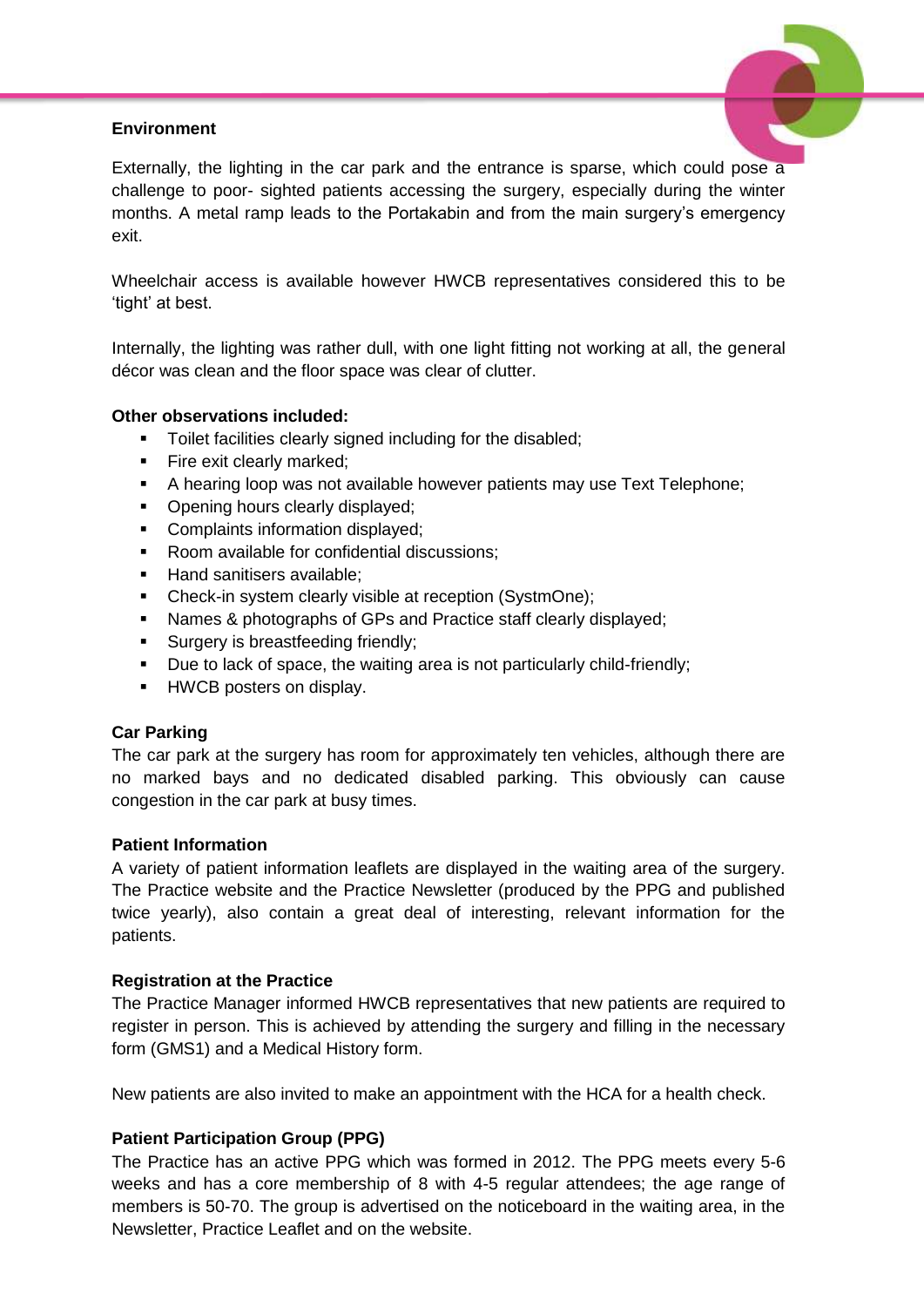The PPG is very active within the Practice. They produce a Newsletter twice a year and are involved in designing surveys carried out by the Practice and organising a health promotion evening looking at diabetes, for which funding was obtained to acquire specialist speakers on the subject. This was very well supported by patients of the surgery and the PPG is looking to continue this kind of event.

#### **Patient Consultation**

HWCB representatives were informed that the Practice gathers feedback and information from patients via the 'Friends and Family' test, patient surveys and feedback from the PPG.

Results of the surveys, outcomes and actions from the information is published on noticeboards and the Practice website

#### **Appointments System**

Patients can book appointments in person at the surgery, by telephone, and for GP appointments online. Appointments with a named GP can be booked if sufficient notice is given.

Patients can also book a telephone consultation by calling the surgery after 10:30 am. A doctor will make 'triage' calls to patients who have asked for consultations or home visits. HWCB representatives observed this system in operation during the visit.

#### **Out of Hours Care**

Out of hours care is provided by MDoc, a co-operative of local GPs. The Practice Manager informed representatives that this is a good service.

Patients are given information on how to contact MDoc via the answerphone message on the surgery's main number, in the Practice leaflet and on the surgery website.

#### **Medication & Prescriptions**

The surgery operates the NHS Electronic Prescription Service (EPS) enabling the surgery to send the prescription directly to the pharmacy of the patient's choice, removing the need for the patient to collect the paper prescription at the surgery.

Repeat prescriptions are usually ready in two working days, and can be ordered by fax, online or by returning the slip to the surgery. Medication reviews are carried out annually.

#### **Patient Questionnaire Results**

A total of 19 patient questionnaires were completed prior to the visit. Results of the questionnaires completed at the Practice were as follows:

- 1. **When registering at the Practice did you receive a practice leaflet/handbook?** – Seven responded 'Yes', three said 'No' and nine could not remember.
- 2. **Did you find it easy to register at the Practice?** 14 patients answered 'Yes' and five could not remember.
- 3. **Do you know if the surgery has a Patient Participation Group (PPG)?** 15 replied 'Yes' and four did not know.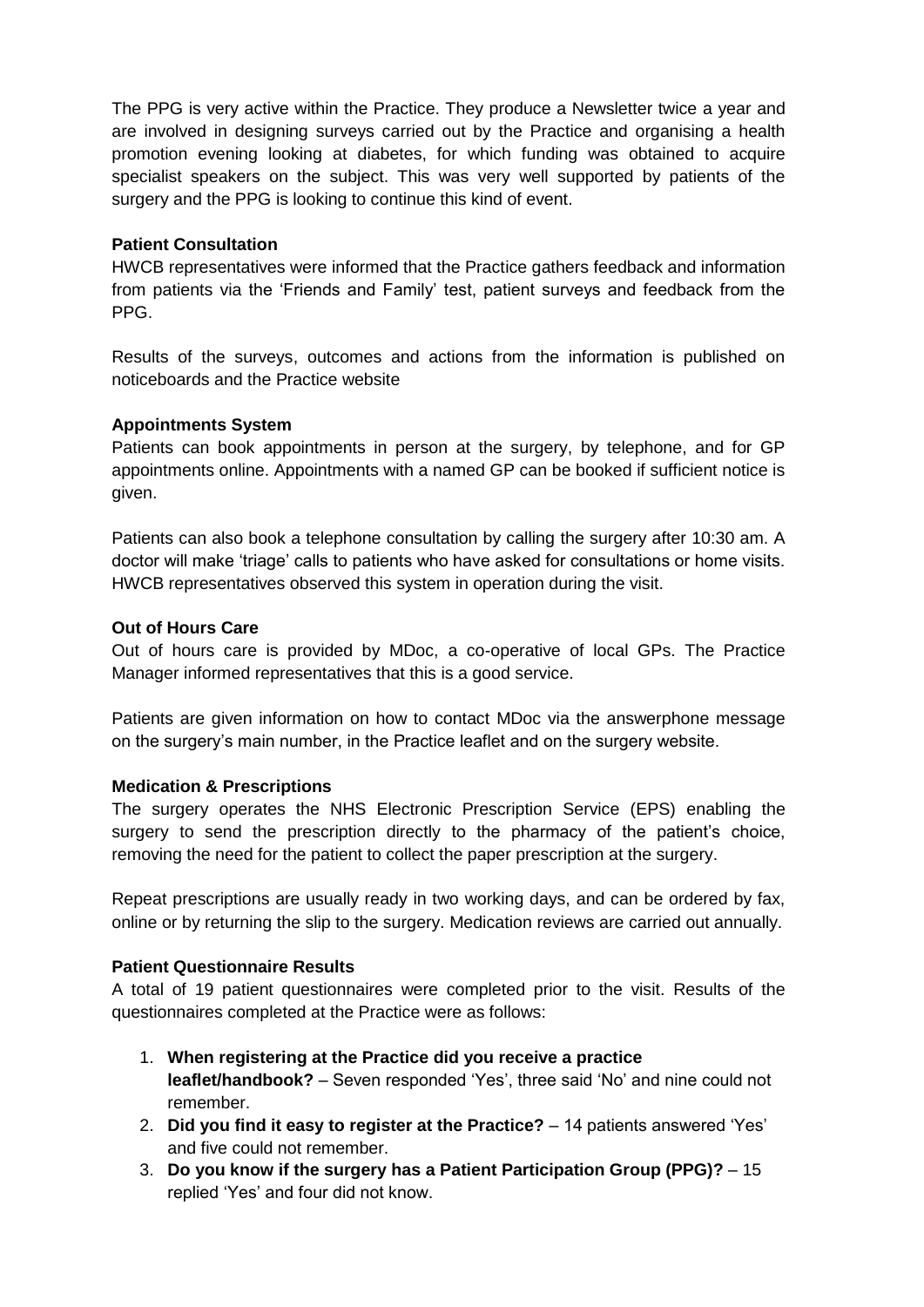- 4. **Are you a member of the PPG?** Two said they were members and 17 were not.
- 5. **How do you book appointments at the surgery?** (tick all that apply) Three respondents used the telephone, in person and online booking, two used the telephone or booked in person, one used the telephone or online, ten only used the telephone, two only booked in person and one only booked online.
- 6. **Are there appointments available in unsociable hours?** (e.g. before 8am or after 6:30 pm) – Eleven said 'Yes', three said 'No' and five did not know.
- 7. **Can you get an appointment when you need one?** Thirteen said 'Yes' or mostly, five said 'No' and one commented *'Often have to wait a week or more'*.
- 8. **Do you receive a reminder text message about your appointment on your mobile?** – 13 said 'Yes' five said 'No' and one said they did not have a mobile phone.
- 9. **When booking an appointment are you given a choice of Health Professional?** – Eleven said 'Yes' and eight said 'No'.
- 10. **What choice of Health Professional are you offered?** One respondent was offered MI Nurse, GP and HCA, three were offered MI Nurse or GP, two were offered GP or HCA, ten were only offered GP and three did not answer the question.
- 11. **Do you know what the surgery opening times are?** 14 said 'Yes' and five said 'No'.
- 12. **What do you do if you need out of hours care?** Seven would ring the surgery for the out of hour's number, two would call 111, one would go to A&E and nine did not answer the question.
- 13. **Do you feel you have enough time with the GP, Nurse or Healthcare Assistant to discuss your issues?** – 15 said 'Yes, two said 'No' and two were unsure.
- 14. **Do you feel the GP, Nurse or Healthcare Assistant listens to you and considers your opinion?** – 16 said 'Yes', two said 'No' and one was unsure.
- 15. **Are staff (Reception /Practice Manager) at your surgery helpful and understanding?** – 18 said 'Yes', and one was unsure.
- 16. **Would you recommend your surgery to other people?** 18 said 'Yes' and one was unsure.
- 17. **Do you know how to make a complaint about the surgery?** Ten said 'Yes', nine said 'No'.

# **Interaction between Patients and Staff**

HWCB representatives observed interactions between patients and staff, both administrative and clinical. All interactions were carried out in a courteous, professional and friendly manner.

#### **Clinical and non-clinical staff**

Almost all staff members spoken to said that while they all thoroughly enjoyed working at the practice, they felt that they were understaffed, both clinically and administratively. When asked the question '*Do you feel there is adequate provision of staff?'* comments ranged from straight '*No's*', '*especially admin*.' and '*No, short staffed - not replacing staff – more pressure*.' to '*no, especially for holidays and/or sickness*.' However, all staff felt that they were delivering a very good service for their patients.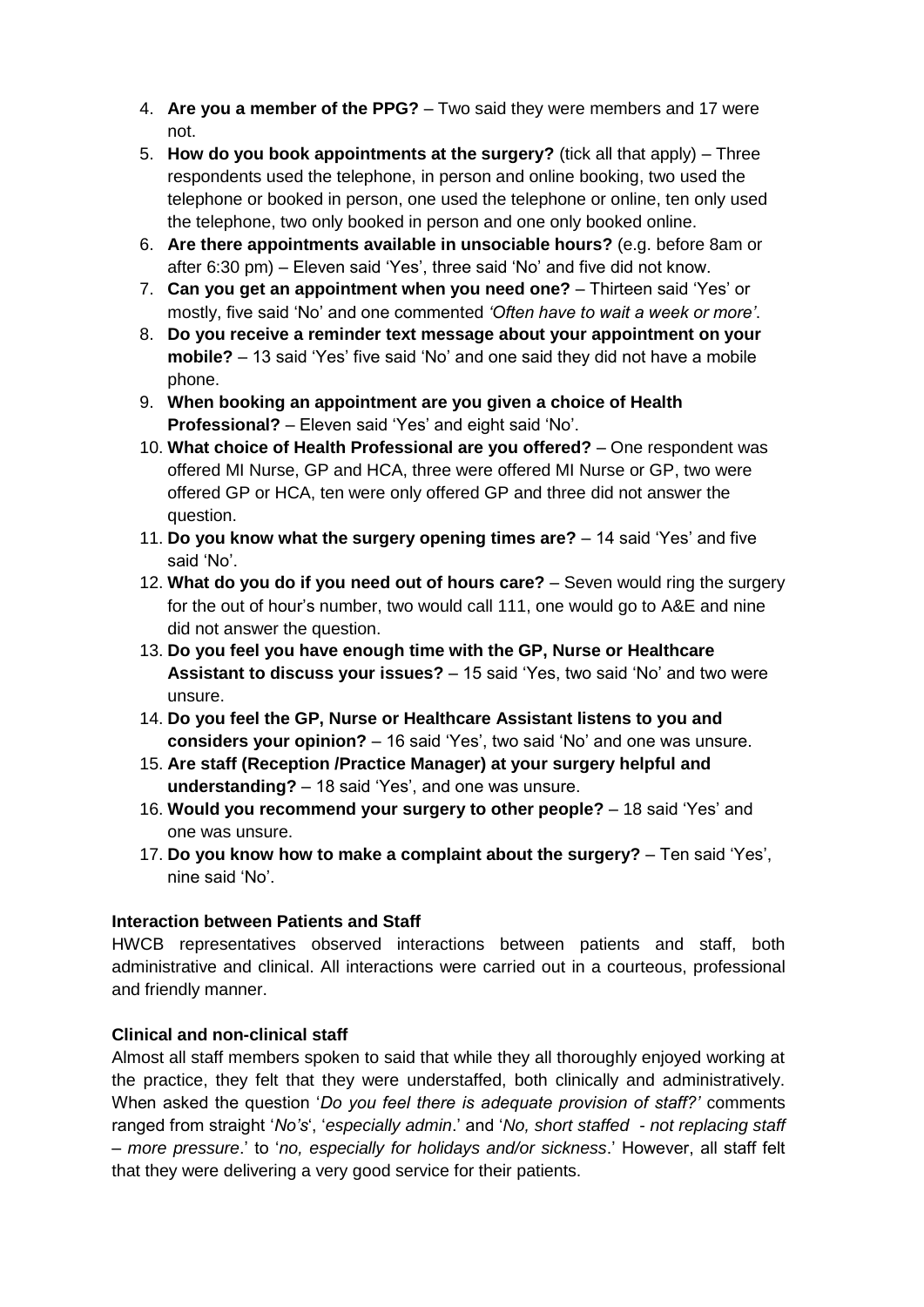

### **Concerns/Complaints Procedure**

The Practice scored one out of five on HWCB's Mystery Shopper report 'Investigating the Complaints Process – General Practice' carried out in 2015, and representatives are pleased to report that remedial action was taken and that the Practice now scores five out of five.

#### **Additional Findings**

The Practice has been operating under some duress due in part to the split in Partners and the need to find new premises. This has led to a period of uncertainty for all staff who, despite these challenges, continues to strive to deliver a good service for their patients.

The situation described above has also meant that there has been less investment into the 'infrastructure' at the surgery which underlines the need to move into new premises as soon as possible.

#### **General comments received from patients included:**

*'I have always found the surgery to be very helpful and supportive; I have never had any issues in over 30 years' 'Car parking?' I have a lot of treatment, and it is all done brilliantly.' 'Waiting time to see a GP is far too long.' 'Very helpful staff can always get help when needed.' 'Good surgery, small and therefore personal.' 'Collection/dispensation of prescriptions can be a little unreliable. I always phone first to see if it's ready as I live a few miles away, but staff are always helpful if I suddenly realise I've run out of something.'*

#### **Recommendations**

Healthwatch Central Bedfordshire are aware of the current challenges facing the practice in regard to the physical state of the premises. It is therefore difficult to make any recommendations at this stage with regard to premises however HWCB sincerely hopes that the practice initiates a speedy resolution.

Given comments received from staff at the Practice, HWCB would recommend that the Practice reviews current staffing levels and explores ways to increase staff in order to ease pressure on existing staff and to maintain suitable staffing levels.

Finally, Healthwatch Central Bedfordshire recommends that this report is shared with the patients and staff (clinical and non-clinical) of the Practice and to advise that if they should wish to contribute any additional comments about the report, to contact Healthwatch Central Bedfordshire direct.